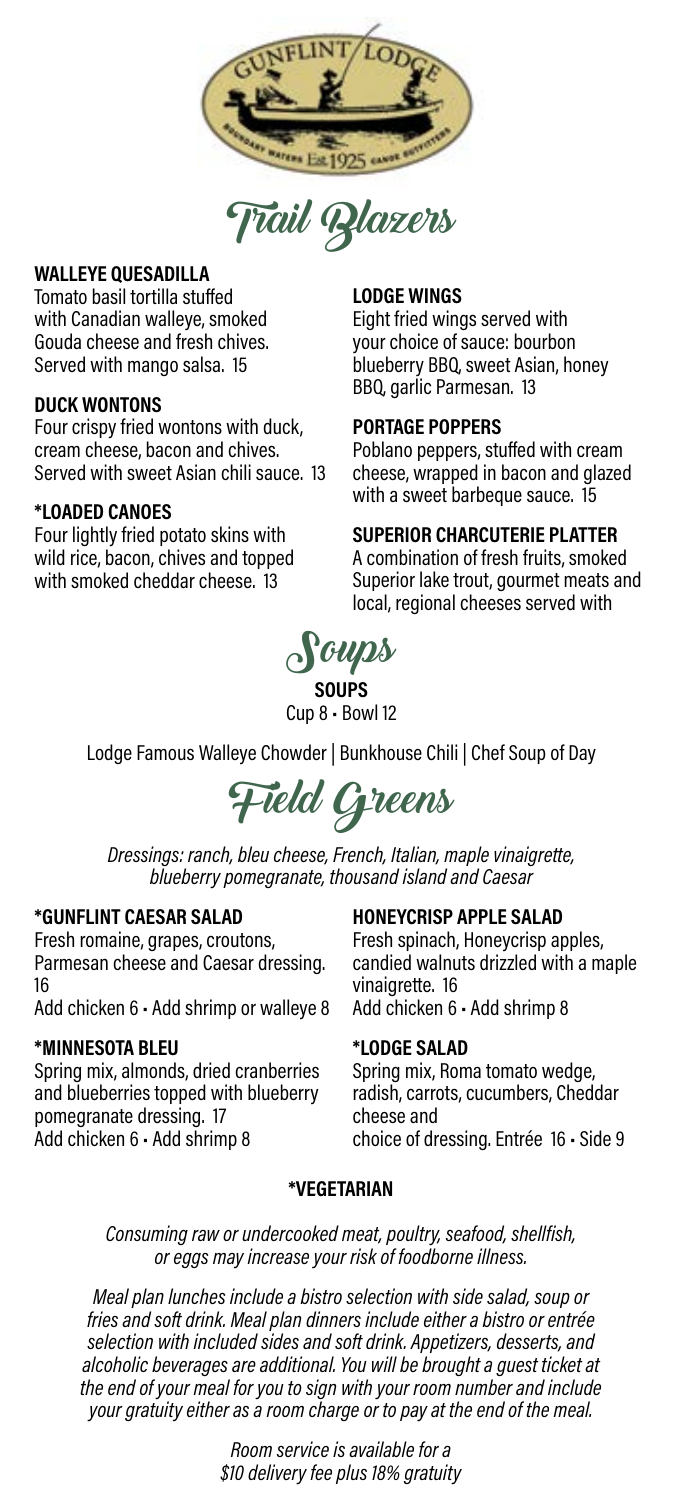

**Half-pound beef patty on a brioche bun. Served with fries or tots or soup of the day.**<br>Half-pound beef patty on a brioche bun. Served with fries or tots or soup of the day. *Pretzel bun or gluten free bread add 2*

#### **GUNFLINT BURGER**

Topped with lettuce, tomato, onion and choice of cheese. 15

### **LUMBER JACK BURGER**

Topped with grilled onion, bacon, cheddar cheese then drizzled with tangy BBQ sauce. 16

### **FRITA BURGER**

Stacked with fries, onion, ketchup, pepper jack cheese on a Hawaiian roll. 16

#### **TRAIL BURGER**

Sauteed onions, applewood smoked bacon and cheddar mac and cheese. 17

### **VOYAGEUR**

Grilled onion and mushrooms topped with craft beer cheese sauce and served on a pretzel bun. 17

#### **MAPLE SRIRACHA BLACK BEAN BURGER**

Black bean patty with lettuce, onion, tomato served on pretzel bun and drizzled with sriracha, maple aioli. 16

**Available cheeses:** Cheddar, Swiss, American, pepper jack

Wraps

*Served with fries or tots. Add 2 upgrade for chowder or soup of the day.*

#### **BUFFALO CHICKEN WRAP**

Romaine, Roma tomato, red onion, Cheddar cheese and Buffalo sauce. 16

### **\*PORTOBELLO MUSHROOM**

Spring mix, grilled onion, tomato, cucumber, grilled mushrooms and maple vinaigrette. 15

### **BLACKENED WALLEYE CAESAR**

Blackened walleye, romaine, Parmesan cheese, croutons, and Caesar dressing. 17

### **SMOKED SALMON**

Spring greens, red onion, smoked salmon, lemon dill aioli and fried capers. 17

Handhelds

*Gluten free bread add 2* **GRILLED CHICKEN** 

#### **SHORE LUNCH**

Lodge Favorite! Panko breaded walleye, gently fried with lettuce, tomato and bacon. Served on sourdough hoagie. 15

**SANDWICH** Chicken breast grilled and topped with bacon, pepper jack cheese, lettuce, tomato, onion and drizzle of sriracha aioli served on a pretzel bun. 16

#### **CRANBERRY WILD RICE BLT**

Thick cut bacon, lettuce, tomato served on grilled cranberry wild rice bread with honey aioli. 15

Little Paddlers

*All served with choice of fries, tots, or fresh fruit. Includes beverage. 9*

### **THIRD-POUND BURGER • CHICKEN STRIPS • \*MAC 'N CHEESE • FISH N CHIPS**

#### **\*VEGETARIAN**

*Consuming raw or undercooked meat, poultry, seafood, shellfish, or eggs may increase your risk of foodborne illness.*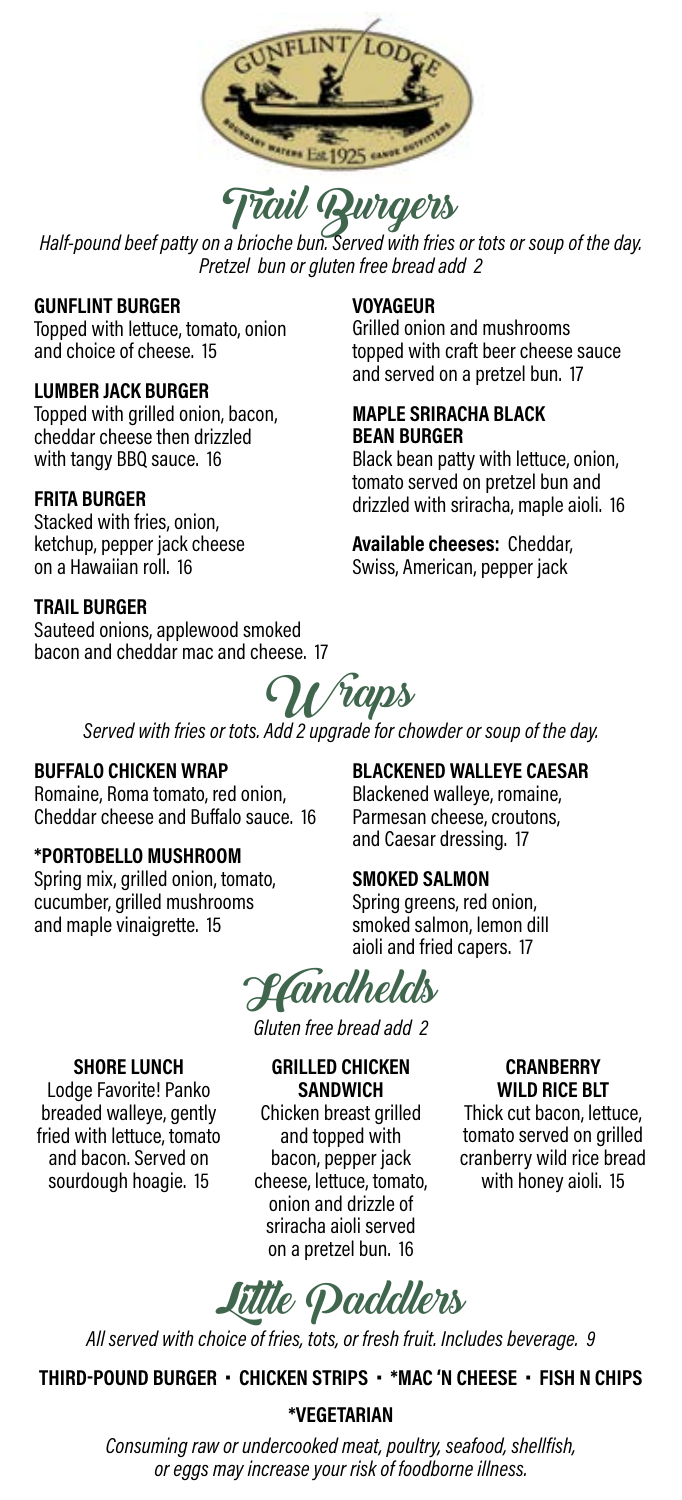

Lodge Favorites

### **WALLEYE TACOS**

Three tacos filled with lightly breaded and fried walleye, spring greens, lemon dill aioli and mango salsa. Served with fries or tots. 16

### **PUB FISH & CHIPS**

Breaded and fried cod, served with French fries, apple cole slaw, lemon and malted vinegar. 15

### **JUSTINE'S MEATLOAF**

Generous portion of meatloaf on top of sliced sourdough covered in grilled mushrooms and onions and side of gravy. Served with fries or tots. 16

### **TATER TOT HOTDISH MINNESOTA FAVORITE!**

Ground beef and pork sausage combined with homemade mushroom and vegetable sauce, topped with tater tots and cheese. 15

Sides

**FRIES** 6

**TOTS** 5

**MAC 'N CHEESE** **FRESH FRUIT** 6

**BURGUNDY MUSHROOMS**  9

#### 6 **SOUTHERN JALAPENO CORNBREAD**

Cooked in a cast iron pan and served with maple butter. 8



#### **PEPSI SOFT DRINKS** 3

**2% MILK** 3

**COFFEE** 2 **TEA** 2

**HOT CHOCOLATE** 3

**JUICE** 3 Orange, apple, cranberry, tomato

> *Unlimited coffee, tea, and hot chocolate are complimentary for Gunflint overnight guests*

Trails End

#### **FLOURLESS CHOCOLATE TORTE** 10

### **S'MORES BAKED ALASKA**

Available from 5pm-8pm Cast iron cooked sponge cake with a graham cracker crust, milk chocolate and marshmallow fluff and vanilla ice cream. Topped with meringue flambe' 15

### **WILD BLUEBERRY PIE** 10

**KEY LIME PIE** 8

### **CASTAWAY BROWNIE**

Rich chocolate brownie cooked in cast iron pan topped with whipped cream, caramel, chocolate sauce and vanilla ice cream. 14

#### **ICE CREAM SUNDAE**

2 Scoops 8 | 3 Scoops 10

### **OLD FASHIONED HANDMADE MILK SHAKES** 12

Chocolate, strawberry, vanilla, raspberry mint, s'mores, blueberry cheesecake, chocolate chip mint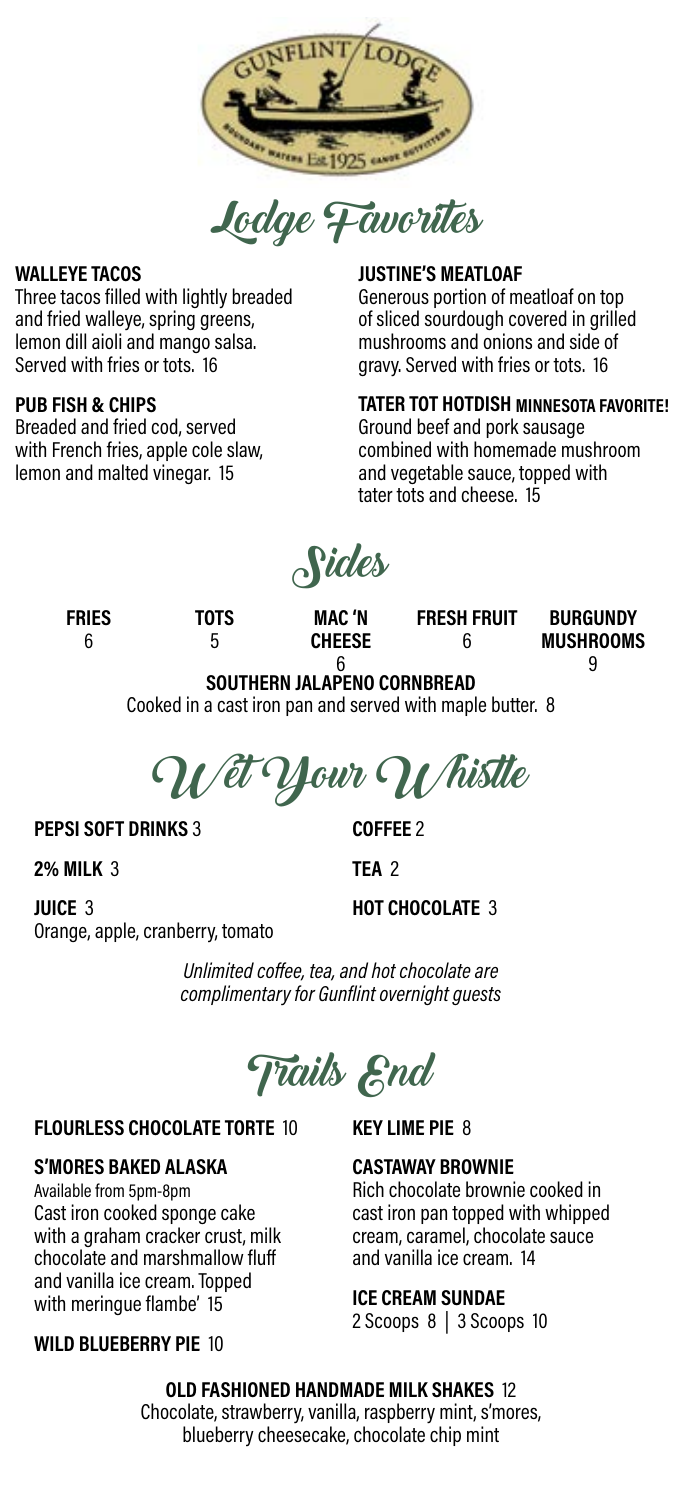

White Wines

|                                                                             | <b>Glass</b> | <b>Bottle</b> |
|-----------------------------------------------------------------------------|--------------|---------------|
|                                                                             |              |               |
|                                                                             |              |               |
| Chasing Venus Sauvignon Blanc Marlborough, NZ (2019) 829                    |              |               |
| Left Coast Cellars 'The Orchards' Pinot Gris Willamette Valley (2017) 10 35 |              |               |
|                                                                             |              |               |
|                                                                             |              |               |
| Matchbook Chardonnay 'The Arsonist' Dunnigan Hills (2018)  12 45            |              |               |



| Glass | <b>Bottle</b> |
|-------|---------------|
|       |               |
|       |               |
|       |               |



|  | Glass | <b>Bottle</b> |
|--|-------|---------------|
|  |       |               |



|                                                                       | Glass | <b>Bottle</b> |
|-----------------------------------------------------------------------|-------|---------------|
|                                                                       |       |               |
|                                                                       |       |               |
|                                                                       |       |               |
| Pedroncelli Merlot Bench Vineyards Dry Creek Valley, CA (2018)  10 35 |       |               |
|                                                                       |       |               |
|                                                                       |       |               |
| Chateau Buena Vista Cabernet Sauvignon Napa Valley (2018) 2069        |       |               |
| Altos Las Hormigas Malbec Clásico Mendoza, AR (2018) 829              |       |               |
|                                                                       |       |               |
|                                                                       |       |               |

**\****Coravin Wine Program 15 corkage fee will be added for each bottle of wine not purchased onsite*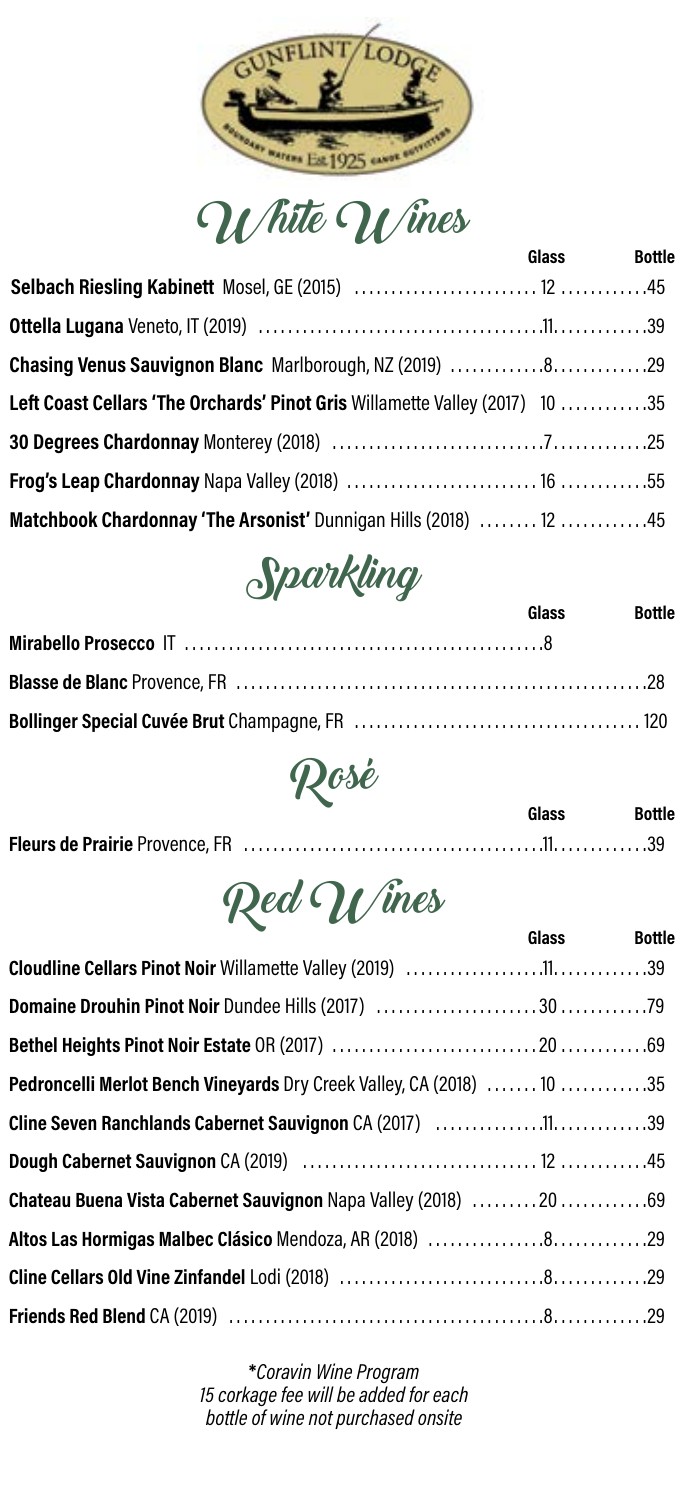



*Regional Rail - We proudly served the following regional spirits: J.Carver, Eloise, and Vikre Spirits*

### **STRAWBERRY BASIL COOLER**

A perfect drink after a long day on the pontoon, the strawberry basil cooler speaks for itself. 10

### **LADY OF THE LAKE**

A light refined twist on the classic vodka soda, with notes of elderflower and cucumber. 10

### **MAGNETIC MEZCAL**

Named by the staff after our Executive Chef, one of his favorites to enjoy after a long day of fishing in the summer. Mezcal Legendario and tonic muddled with orange, lemon and lime. 12

#### **10,000 RODS**

A chocolate cinnamon espresso martini, great for after dinner or to enjoy with dessert. 10

### **DON'T CALL ME SHIRLEY**

A classic take on the nostalgic childhood drink, Shirley temples aren't just for kids. It's a vodka based Shirley Temple. 8

#### **THE MONARCH**

A refreshing rum tea lightly sweetened with peach. Named after the state butterfly, who just like our guests, annually migrates to our shores. 10

#### **MIDNIGHT LYNX**

Lake House Whiskey Manhattan. 12

### **LAKEHOUSE LEMONADE**

J Carver Lakehouse Vodka, homemade lemonade, blueberry simple syrup. 12

Beer

**BELL'S TWO HEARTED BENT PADDLE BENT HOP BENT PADDLE CIDER CORONA GUINESS DRAUGHT MOOSEHEAD LAGER STELLA ARTOIS**

**COORS BANQUET BUD LIGHT BUDWEISER BLUE MOON COORS LIGHT MICHELOB GOLDEN LIGHT ST. PAULI GIRL NA**

*Ask your server for seasonal on-tap selections*

 $\mu$ igestifs & Celebrations

**LIMONCELLO**

**PORT:** White, Red, or Tawny

**BRANDY CHAMPAGNE**

Seltzers

**WHITE CLAW RASPBERRY WHITE CLAW MANGO**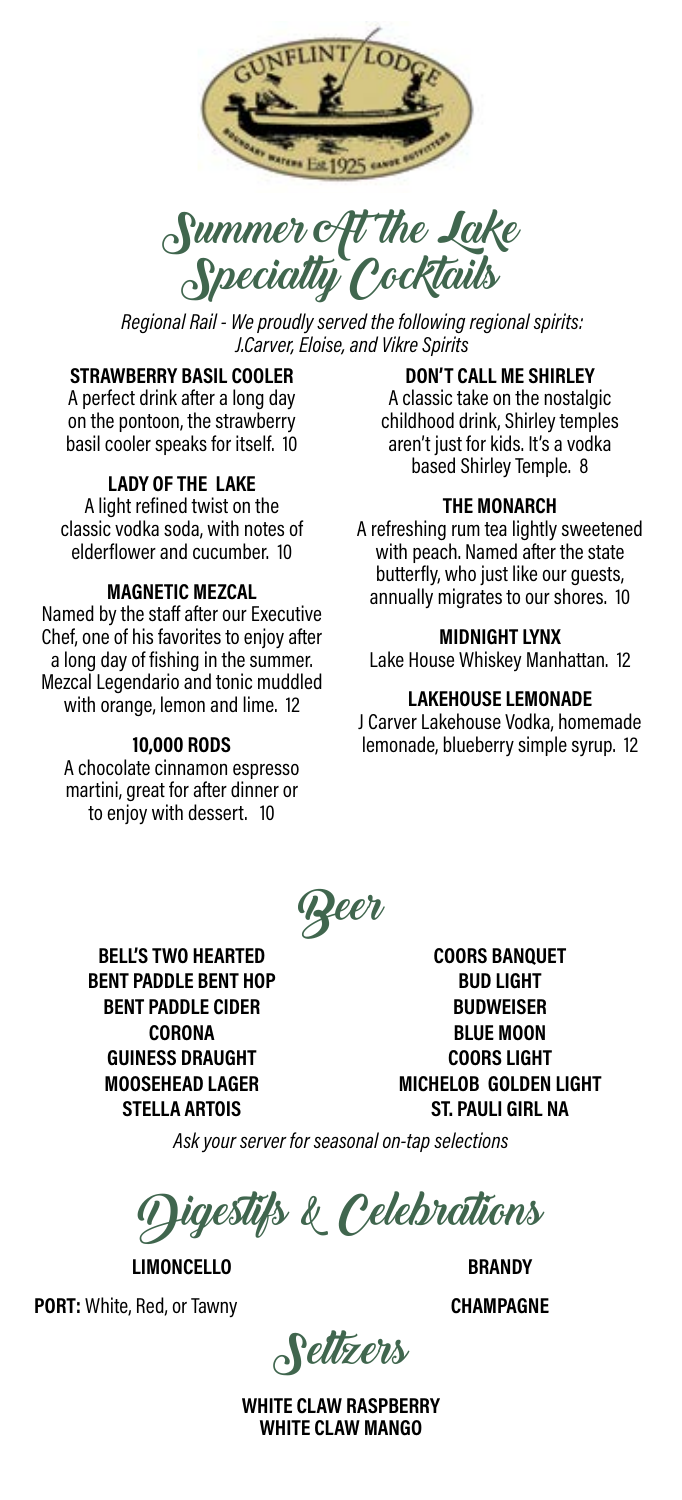



*All entrées include your choice of a dinner salad, Caesar salad, or cup of soup* 

## **GUNFLINT BARBEQUE**

Includes smoked ribs, BBQ chicken breast, smoked salmon, Lodge cheesy potatoes, apple slaw, southern jalapeno cornbread, fresh fruit and homemade strawberry rhubarb crisp with vanilla ice cream. 35

*Consuming raw or undercooked meat, Consuming raw or undercooked meat, poultry, seafood, shellfish, poultry, seafood, shellfish, or eggs may or eggs may increase your risk of foodborne illness. increase your risk of foodborne illness.*

*Meal plan lunches include a bistro selection fries and soft drink. Meal plan dinners include either a bistro or entrée with side salad, soup or fries and soft drink. Meal selection with included sides and soft drink. Appetizers, desserts, and plan dinners include either a bistro or entrée alcoholic beverages are additional. You will be brought a guest ticket at selection with included sides and soft drink. the end of your meal for you to sign with your room number and include Appetizers, desserts, and alcoholic beverages are your gratuity either as a room charge or to pay at the end of the meal. not gratuly brains as a room brange of to Meal plan lunches include a bistro selection with side salad, soup or* 

*at the end of your meal for you to sign with your Room service is available for a \$10 delivery fee plus 18% gratuity*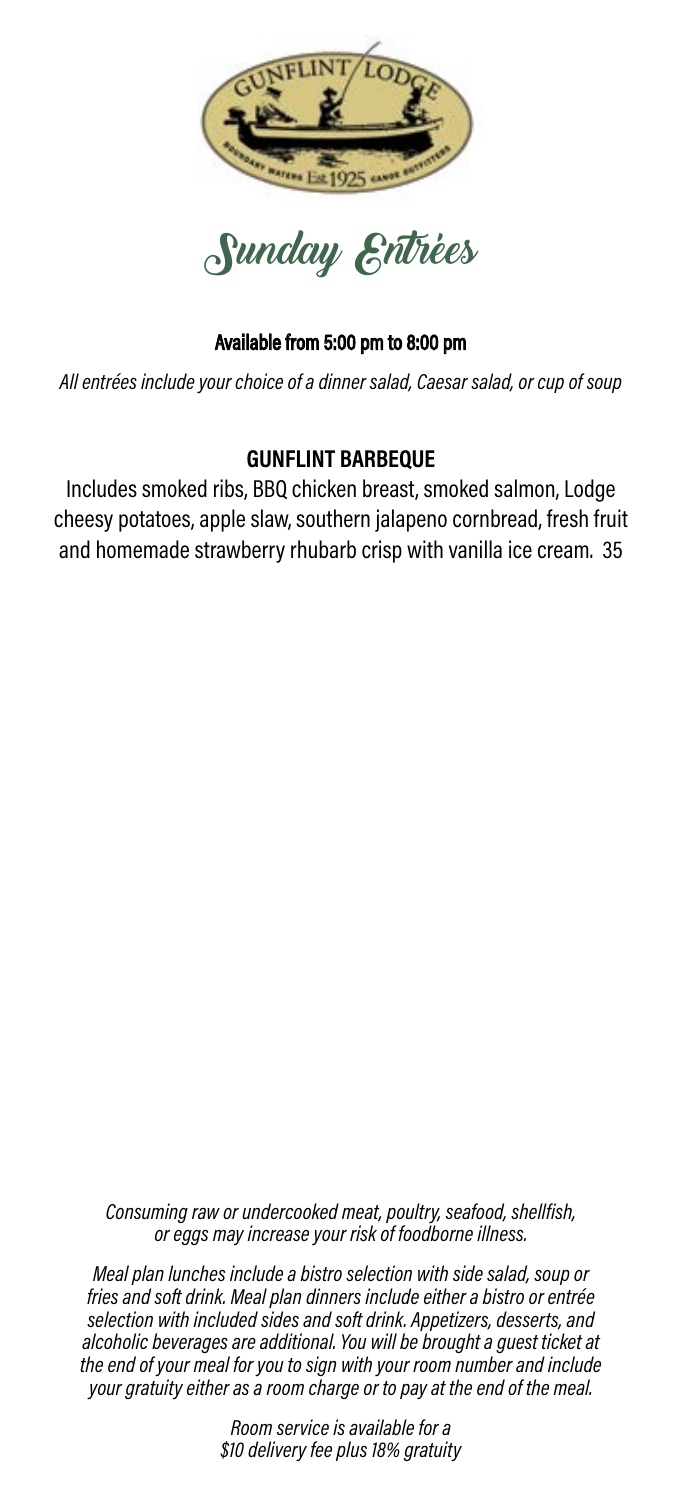



*All entrées include your choice of a dinner salad, Caesar salad, or cup of soup* 

## **CRAFT BEER BATTERED WALLEYE**

Gunflint Lodge signature. Canadian walleye fillet dipped in our seasoned beer batter featuring Minnesota Gold Lager and served with homemade mango salsa. 30

## **CHEF'S CHOICE**

Ask your server for tonights House Craft selections

*Consuming raw or undercooked meat, Consuming raw or undercooked meat, poultry, seafood, shellfish, poultry, seafood, shellfish, or eggs may or eggs may increase your risk of foodborne illness.*

*increase your risk of foodborne illness. Meal plan lunches include a bistro selection fries and soft drink. Meal plan dinners include either a bistro or entrée with side salad, soup or fries and soft drink. Meal selection with included sides and soft drink. Appetizers, desserts, and plan dinners include either a bistro or entrée alcoholic beverages are additional. You will be brought a guest ticket at selection with included sides and soft drink. the end of your meal for you to sign with your room number and include Appetizers, desserts, and alcoholic beverages are your gratuity either as a room charge or to pay at the end of the meal. Meal plan lunches include a bistro selection with side salad, soup or* 

*not included. You will be brought a guest ticket Room service is available for a \$10 delivery fee plus 18% gratuity*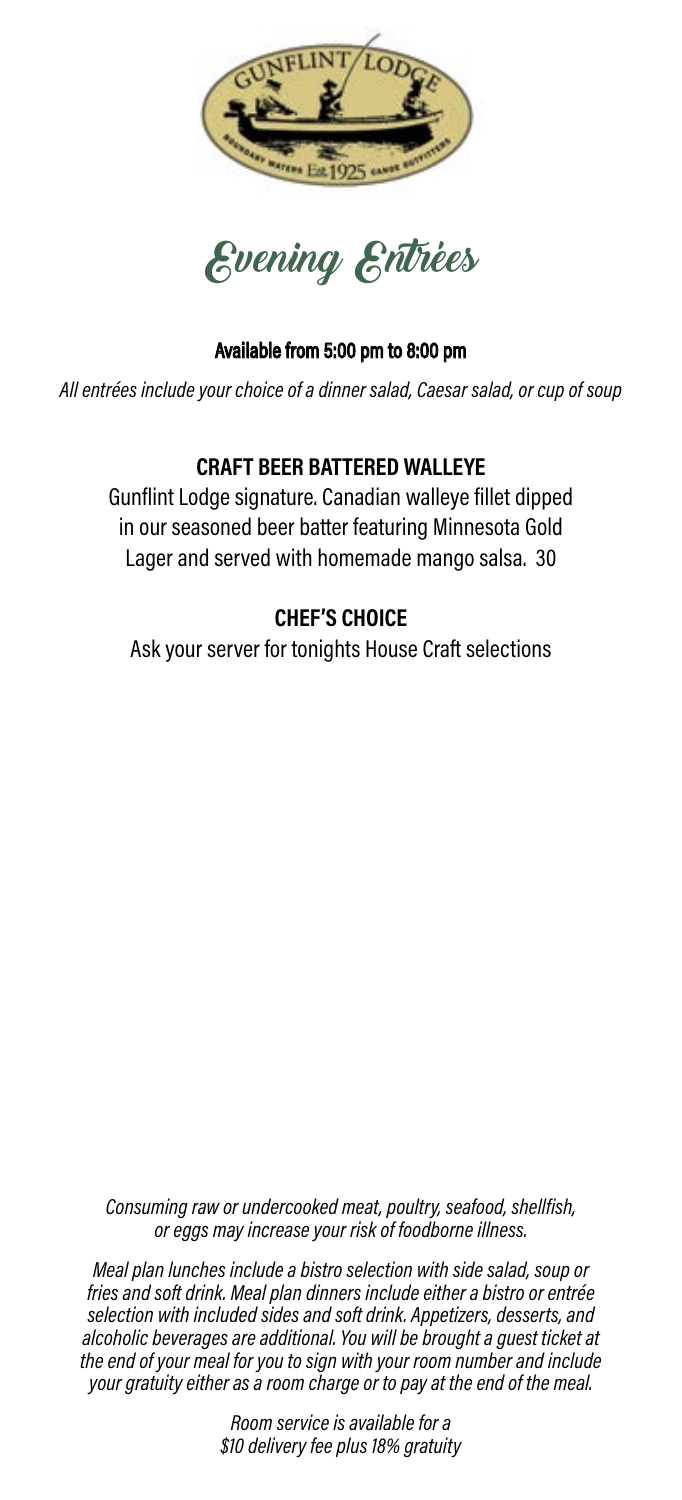



*All entrées include your choice of a dinner salad, Caesar salad, or cup of soup* 

## **8 OZ. BEEF HAND CUT IN HOUSE FILET** 38

## **CHEF'S CHOICE**

Ask your server for tonights House Craft selections

*Consuming raw or undercooked meat, poultry, seafood, shellfish, or eggs may increase your risk of foodborne illness.*

*Meal plan lunches include a bistro selection with side salad, soup or fries and soft drink. Meal plan dinners include either a bistro or entrée selection with included sides and soft drink. Appetizers, desserts, and alcoholic beverages are additional. You will be brought a guest ticket at the end of your meal for you to sign with your room number and include your gratuity either as a room charge or to pay at the end of the meal.*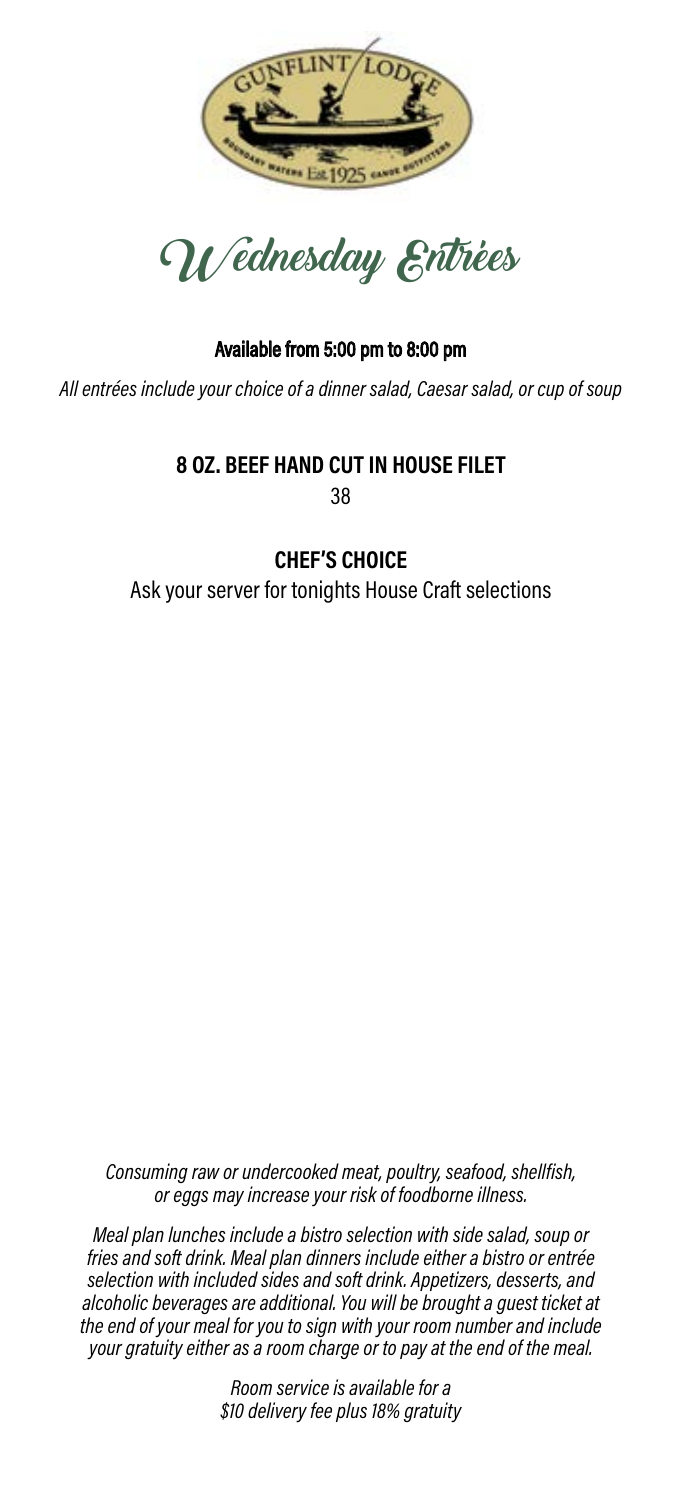



*All entrées include your choice of a dinner salad, Caesar salad, or cup of soup* 

## **CRAFT BEER BATTERED WALLEYE**

Gunflint Lodge signature. Canadian walleye fillet dipped in our seasoned beer batter featuring Minnesota Gold Lager and served with homemade mango salsa. 30

# **12 OZ. RIB EYE**

Served with mushroom and onion demi glace. 34

## **MAPLE GLAZED CHICKEN**

7 ounce chicken breast with a black pepper and maple glaze. 26

## **BLACKENED WALLEYE**

Walleye fillet blackened with our own Cajun spices. 30

## **STUFFED PEPPERS**

Large peppers stuffed with wild rice, mushrooms, feta cheese and red onions, topped with a fresh asparagus and drizzled with a maple vinaigrette. 24

*Consuming raw or undercooked meat, poultry, seafood, shellfish, or eggs may increase your risk of foodborne illness.*

*Meal plan lunches include a bistro selection with side salad, soup or fries and soft drink. Meal plan dinners include either a bistro or entrée selection with included sides and soft drink. Appetizers, desserts, and*  alcoholic beverages are additional. You will be brought a guest ticket at *the end of your meal for you to sign with your room number and include your gratuity either as a room charge or to pay at the end of the meal.*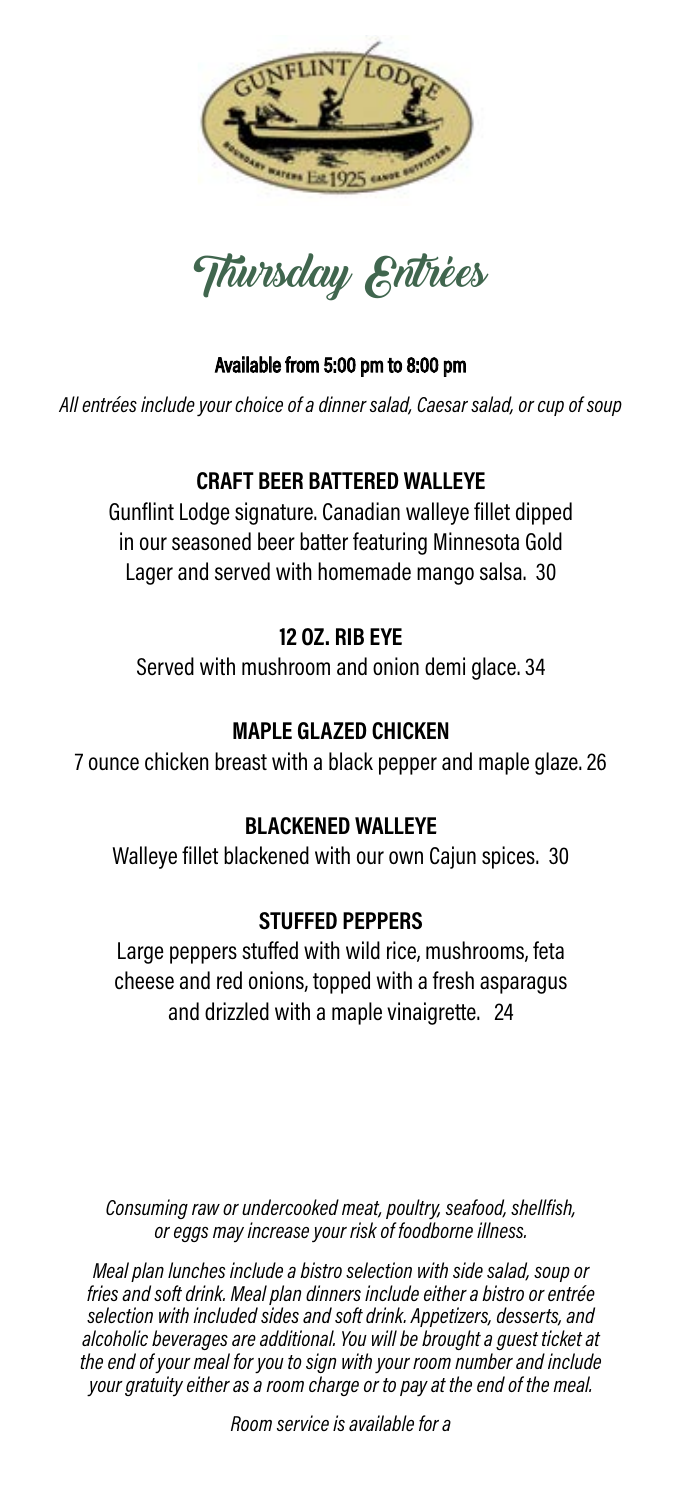



*All entrées include your choice of a dinner salad, Caesar salad, or cup of soup* 

## **CRAFT BEER BATTERED WALLEYE**

Gunflint Lodge signature. Canadian walleye fillet dipped in our seasoned beer batter featuring Minnesota Gold Lager and served with homemade mango salsa. 30

## **8 OZ. HAND CUT IN HOUSE FILET MIGNON**

Served with burgundy mushrooms. 38

# **CHAMPAGNE CHICKEN**

7 ounce chicken breast grilled and topped with light cream and champagne sauce. 26

## **PARMESAN WALLEYE**

Encrusted with panko and parmesan and lightly broiled. 30

## **SHRIMP ALFREDO**

Five jumbo blackened Cajun shrimp tossed with fettuccini noodles in a creamy Alfredo sauce. 30

*Consuming raw or undercooked meat, poultry, seafood, shellfish, or eggs may increase your risk of foodborne illness.*

*Meal plan lunches include a bistro selection with side salad, soup or fries and soft drink. Meal plan dinners include either a bistro or entrée selection with included sides and soft drink. Appetizers, desserts, and alcoholic beverages are additional. You will be brought a guest ticket at the end of your meal for you to sign with your room number and include your gratuity either as a room charge or to pay at the end of the meal.*